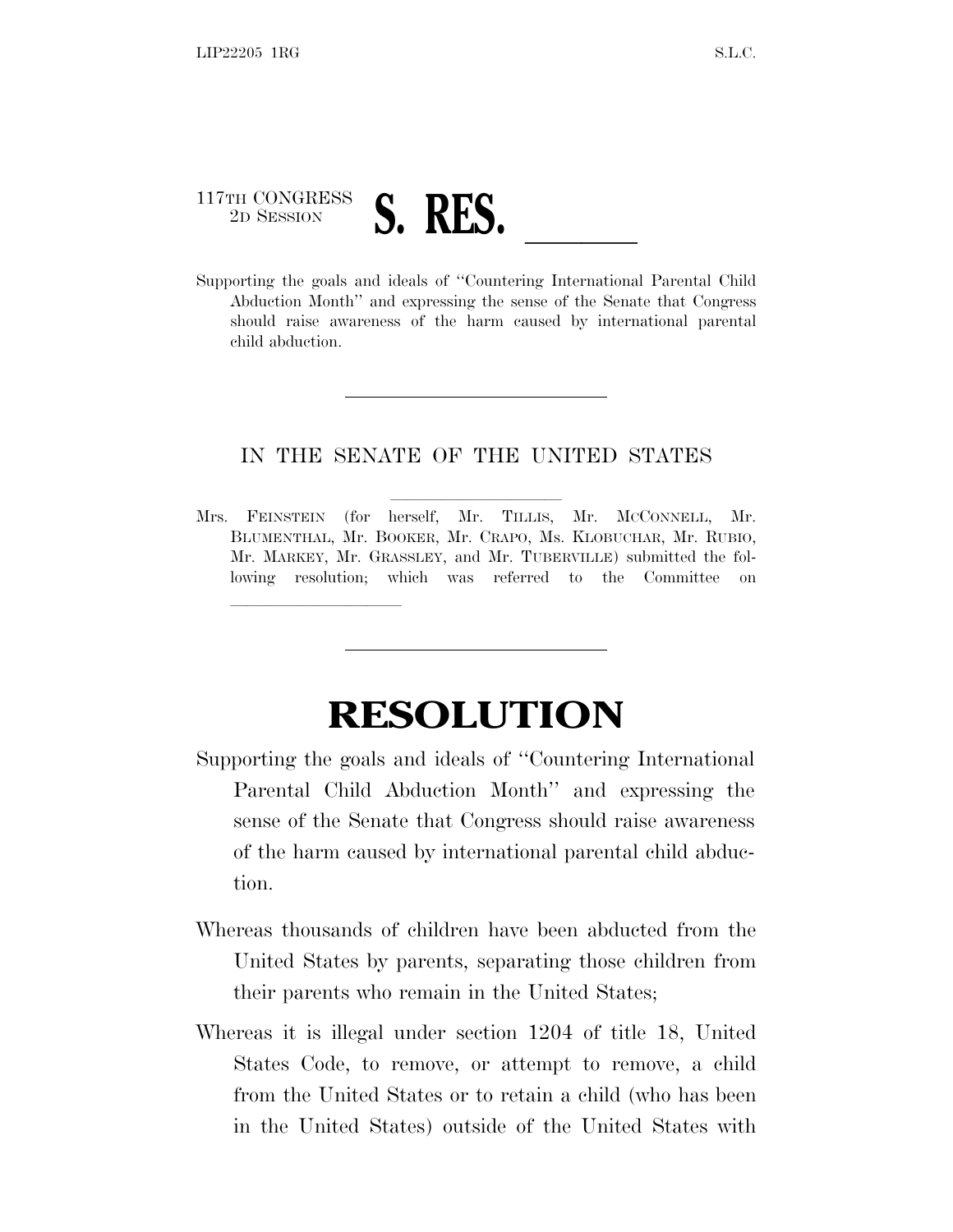the intent to obstruct the lawful exercise of parental rights;

- Whereas 9,816 children were reported abducted from the United States between 2010 and 2020;
- Whereas, during 2020, 1 or more cases of international parental child abduction involving children who are citizens of the United States were identified in 106 countries around the world;
- Whereas the United States is a party to the Convention on the Civil Aspects of International Child Abduction, done at The Hague, October 25, 1980 (TIAS 11670) (referred to in this preamble as the ''Hague Convention on Abduction''), which—

(1) supports the prompt return of wrongly removed or retained children; and

(2) calls for all participating parties to respect parental custody rights;

- Whereas the majority of children who were abducted from the United States have yet to be reunited with their custodial parents;
- Whereas, between 2015 and 2021, Argentina, the Bahamas, Brazil, China, Colombia, Costa Rica, the Dominican Republic, Ecuador, Egypt, Guatemala, Honduras, India, Japan, Jordan, Lebanon, Morocco, Nicaragua, Peru, Romania, Trinidad and Tobago, Tunisia, and the United Arab Emirates were identified under the Sean and David Goldman International Child Abduction Prevention and Return Act of 2014 (22 U.S.C. 9101 et seq.) as engaging in a pattern of noncompliance (as defined in section 3 of such Act (22 U.S.C. 9101));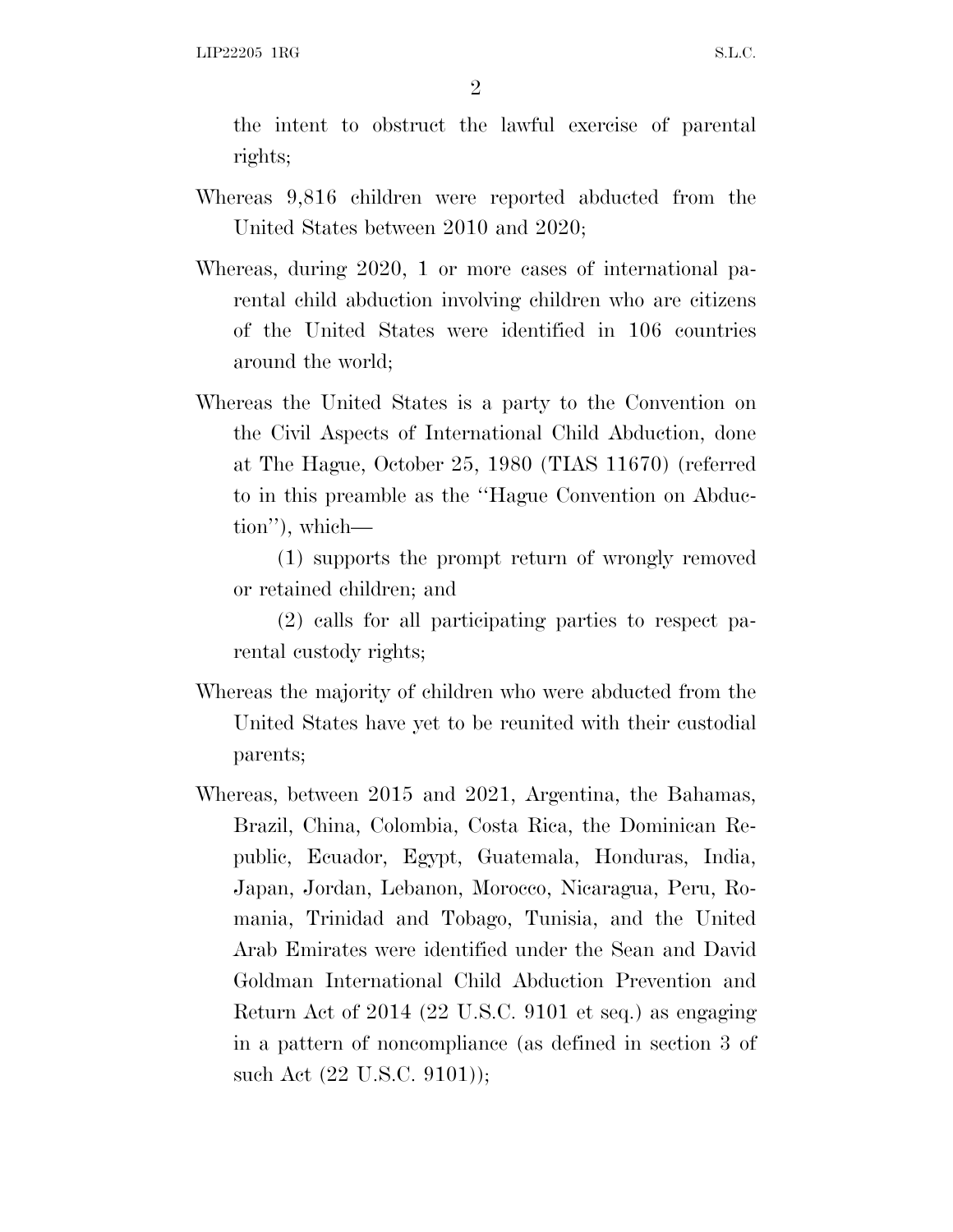Whereas the Supreme Court of the United States has recognized that family abduction—

(1) is a form of child abuse with potentially ''devastating consequences for a child'', which may include negative impacts on the physical and mental well-being of the child; and

(2) may cause a child to ''experience a loss of community and stability, leading to loneliness, anger, and fear of abandonment'';

- Whereas, according to the 2010 Report on Compliance with the Hague Convention on the Civil Aspects of International Child Abduction by the Department of State, an abducted child is at risk of significant short- and longterm problems, including ''anxiety, eating problems, nightmares, mood swings, sleep disturbances, [and] aggressive behavior'';
- Whereas international parental child abduction has devastating emotional consequences for the child and for the parent from whom the child is separated;
- Whereas the United States has a history of promoting child welfare through institutions including—

(1) the Children's Bureau of the Administration for Children and Families of the Department of Health and Human Services; and

(2) the Office of Children's Issues of the Bureau of Consular Affairs of the Department of State;

Whereas the Coalition to End International Parental Child Abduction, through dedicated advocacy and regular testimony, has highlighted the importance of this issue to Congress and called on successive administrations to take concerted action to stop international parental child abduction and repatriate kidnapped United States children;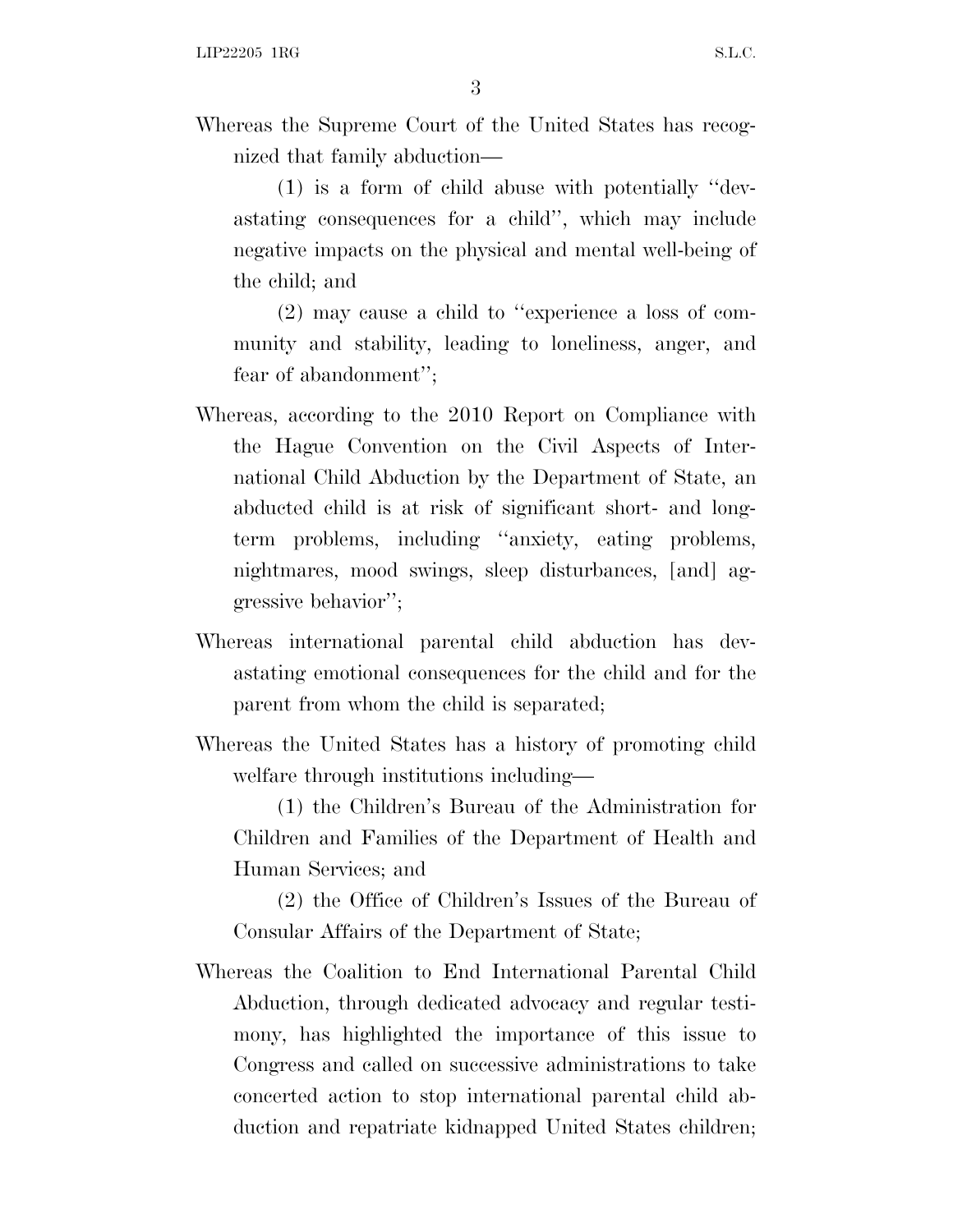Whereas Congress has signaled a commitment to ending international parental child abduction by enacting—

(1) the International Child Abduction Remedies Act (22 U.S.C. 9001 et seq.);

(2) the International Parental Kidnapping Crime Act of 1993 (Public Law 103–173), which enacted section 1204 of title 18, United States Code; and

(3) the Sean and David Goldman International Child Abduction Prevention and Return Act of 2014 (22 U.S.C. 9101 et seq.);

- Whereas the Senate adopted Senate Resolution 543, 112th Congress, agreed to on December 4, 2012, condemning the international abduction of children;
- Whereas the Senate adopted Senate Resolution 431, 115th Congress, agreed to on April 19, 2018, to raise awareness of, and opposition to, international parental child abduction;
- Whereas the Senate adopted Senate Resolution 23, 116th Congress, agreed to on April 11, 2019, to raise awareness of the harm caused by international parental child abduction;
- Whereas Congress calls upon the Department of State to fully utilize the tools available under the Sean and David Goldman International Child Abduction Prevention and Return Act of 2014 (22 U.S.C. 9101 et seq.) to negotiate, and make publicly available, bilateral agreements or memorandums of understanding—

(1) with countries not parties to the Hague Convention on Abduction to resolve abduction and access cases; and

(2) regarding open abduction and access cases predating the Hague Convention on Abduction with coun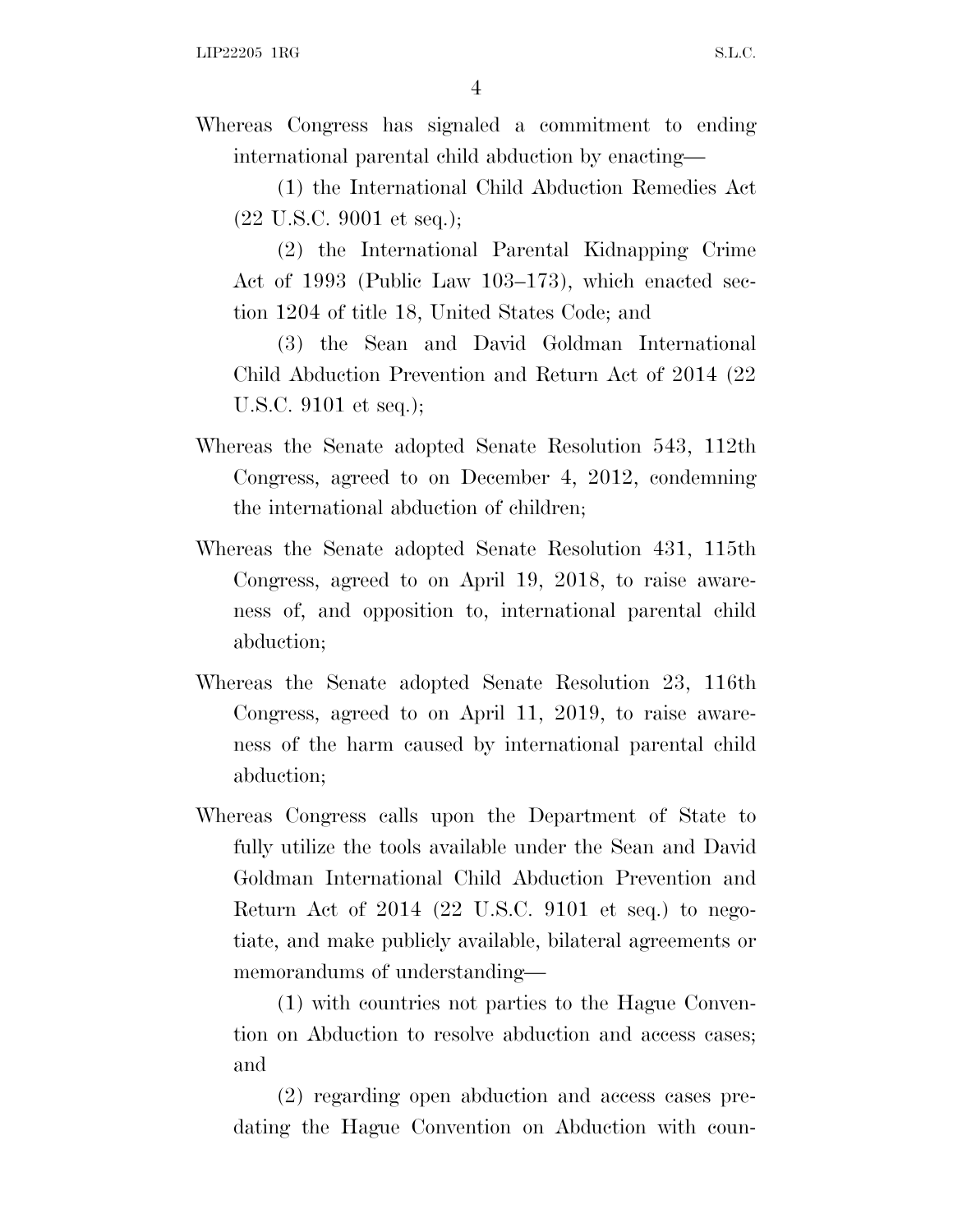5

tries that have thereafter become parties to the Hague Convention on Abduction;

Whereas all 50 States and the District of Columbia have enacted laws criminalizing parental kidnapping;

Whereas, in 2020, the Prevention Branch of the Office of Children's Issues of the Department of State—

(1) fielded more than 4,200 inquiries from the general public relating to preventing a child from being removed from the United States; and

(2) enrolled more than 3,000 children in the Children's Passport Issuance Alert Program, which—

(A) is one of the most important tools of the Department of State for preventing international parental child abduction; and

(B) allows the Office of Children's Issues to contact the enrolling parent or legal guardian to verify whether the parental consent requirement has been met when a passport application has been submitted for an enrolled child;

- Whereas the Department of State cannot track the ultimate destination of a child through the use of the passport issued by the Department of State if the child is transported to a third country after departing from the United States;
- Whereas a child who is a citizen of the United States may have another nationality and may travel using a passport issued by another country, which—

(1) increases the difficulty of determining the whereabouts of the child; and

(2) makes efforts to prevent abduction more critical;